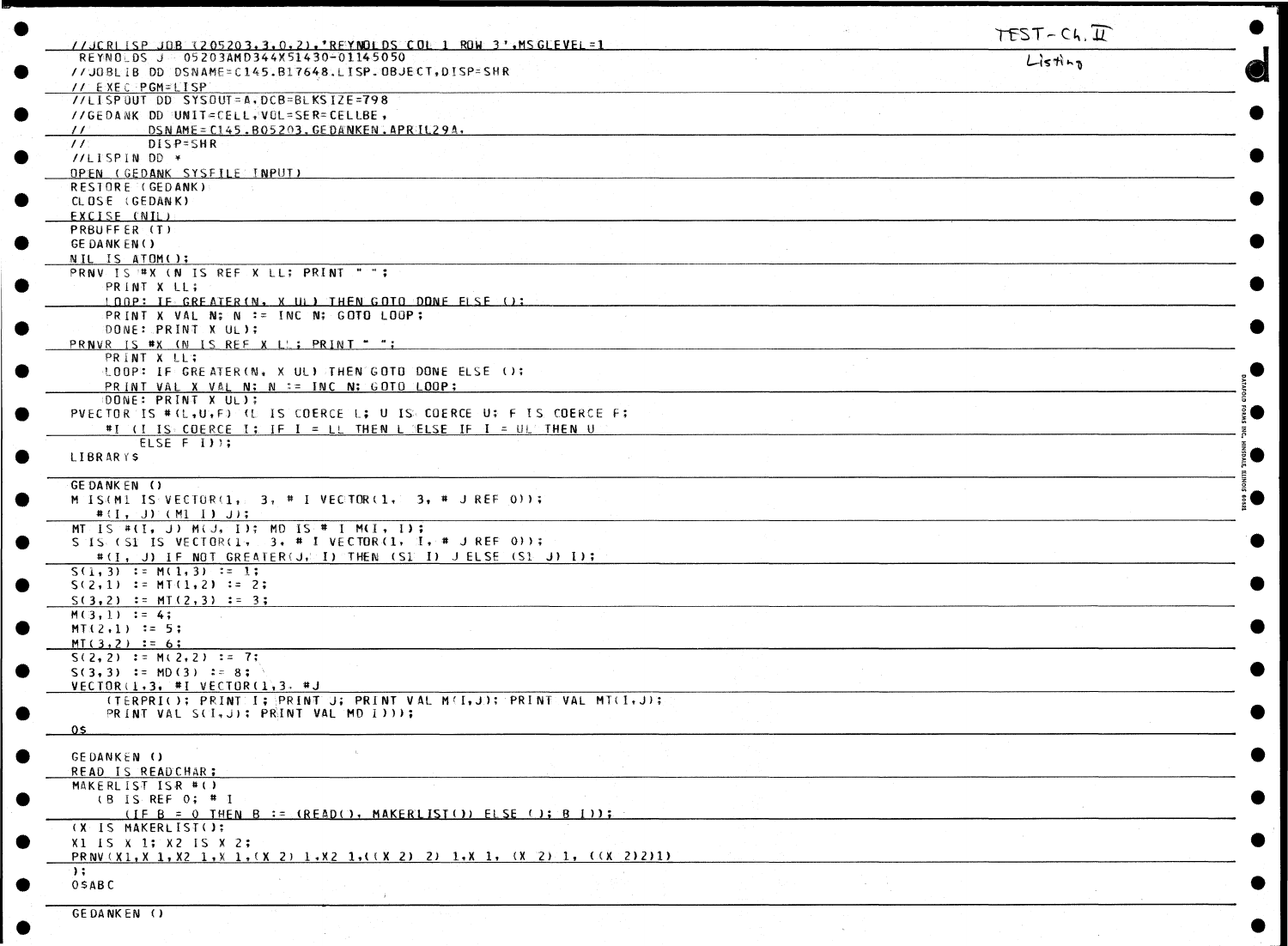| PSEUDOCOPY IS # V<br>CCL IS REF NILT                                               |  |  |
|------------------------------------------------------------------------------------|--|--|
| SEARCHCL ISR # $(X, Y, F, S)$ IF X = NIL THEN G(0)                                 |  |  |
|                                                                                    |  |  |
| ELSE IF $(X, \mathbb{R})$ i = I THEN F $(X, 1)$ 2<br>ELSE SEARCHCL (X 2, I, F, G); |  |  |
|                                                                                    |  |  |
| # I (I IS COERCE I;                                                                |  |  |
| IF I = LL THEN V LL ELSE IF I = UL THEN V UL                                       |  |  |
| ELSE IF NOT ISINTEGER I                                                            |  |  |
| OR GREATER (V LL, I) OR GREATER (I, V UL)                                          |  |  |
| THEN GOTO ERROR                                                                    |  |  |
| ELSE IMPREF(                                                                       |  |  |
| # X SEARCHCL(VAL CL, I, # R NCSET(R, X),                                           |  |  |
| $\rightarrow$ #() CL := ((I, NOREF X), VAL CLD),                                   |  |  |
| #(0) SEARCHCL(VAL CL, I, VAL, #() VAL V I)))); -                                   |  |  |
| $V$ is (REF 1, REF 2, REF 3);                                                      |  |  |
| C IS PSEUDOCOPY V:                                                                 |  |  |
| PRNVR C;                                                                           |  |  |
| $C_1$ 1 := 5; $C_2$ := 6;                                                          |  |  |
| PRNVR C;                                                                           |  |  |
| $C_1 := 7;$                                                                        |  |  |
| PRNVR C;                                                                           |  |  |
| PRNVR V;                                                                           |  |  |
| 05                                                                                 |  |  |
|                                                                                    |  |  |
| GEDANKEN ()                                                                        |  |  |
| COMPILE IS #A (A 1; (GOTO L; M: A 3; GOTO N; L : A 2; GOTO M); N : A 4);           |  |  |
| ASSEMBLE ISR #A (X IS PRINT A(); IF X = 4 THEN () ELSE ASSEMBLE A);                |  |  |
| (LC IS REF 0; LA IS REF 0; INST IS REF 0;                                          |  |  |
| LC := LC1; ASSEMBLE(#() (LA := LA1; GOTO LC; LA1: VAL INST));                      |  |  |
| GOTO DONE;                                                                         |  |  |
|                                                                                    |  |  |
| 'LC1: COMPILEK# X '(LC):= LC2; 'INST := X; GOTO LA; LC2:));GOTO ERROR;             |  |  |
| $DONE:$ $\rightarrow$                                                              |  |  |
| 0 <sup>5</sup>                                                                     |  |  |
|                                                                                    |  |  |
| GE DANKEN ()                                                                       |  |  |
| PARSE IS # (IN, AMB, FAIL)                                                         |  |  |
| (U IS REF 0;                                                                       |  |  |
| PC IS # () (C IS IN(); IF C = "." THEN GOTO FAIL ELSE C) ;                         |  |  |
| PS ISR # () (C1 IS PC(); AMB(L1); U := (C1, PS(), PC()); GOTO L2;                  |  |  |
| $L1: U := C1; L2: VAU U$ ;                                                         |  |  |
| $(R \text{ IS } PS()$ ; $IF \text{ IN}() = "."$ THEN R ELSE GOTO $FAIL)$ ;         |  |  |
| PRNSQ ISR # X IF ISFUNCTION X THEN                                                 |  |  |
| (PRINT " $($ "; VECTOR(1,X UL, #I PRNSQ X:1); PRINT ")")                           |  |  |
| ELSE PRINT X;                                                                      |  |  |
| PRNSQ                                                                              |  |  |
| (C)IS REF NIL: W IS REF NIL: R IS REF NIL: CHAR IS REF NIL:                        |  |  |
| C := (PARSE( $\#$ () (W := (L1, VAL W): GOTO CONT; L1: VAL CHAR),                  |  |  |
| # L2 $(R := (L2, VALR)$ , CONT),                                                   |  |  |
|                                                                                    |  |  |
| VAL C);                                                                            |  |  |
| CONT: IF $R = NIL$ AND $W = NIL$ THEN GOTO DONE                                    |  |  |
| ELSE IF R = NIL THEN (CHAR := READCHAR(); R := W; W := NIL)                        |  |  |
| ELSE ();                                                                           |  |  |
| $(L$ IS R 1; R := R 2; GOTO L);                                                    |  |  |
| DONE: $VAL$ C);                                                                    |  |  |
| $05A$ .                                                                            |  |  |
|                                                                                    |  |  |
| GEDANKEN ()                                                                        |  |  |
| PARSE IS # (IN, AMB, FAIL)                                                         |  |  |
| U IS REF 0;                                                                        |  |  |
| PC IS # () (C IS INC); IF C = "." THEN GOTO FAIL ELSE C);                          |  |  |
|                                                                                    |  |  |
| PS ISR # () (CI IS PC(); AMB(11); U := (C1, PS(), PC()); GOTO L2;                  |  |  |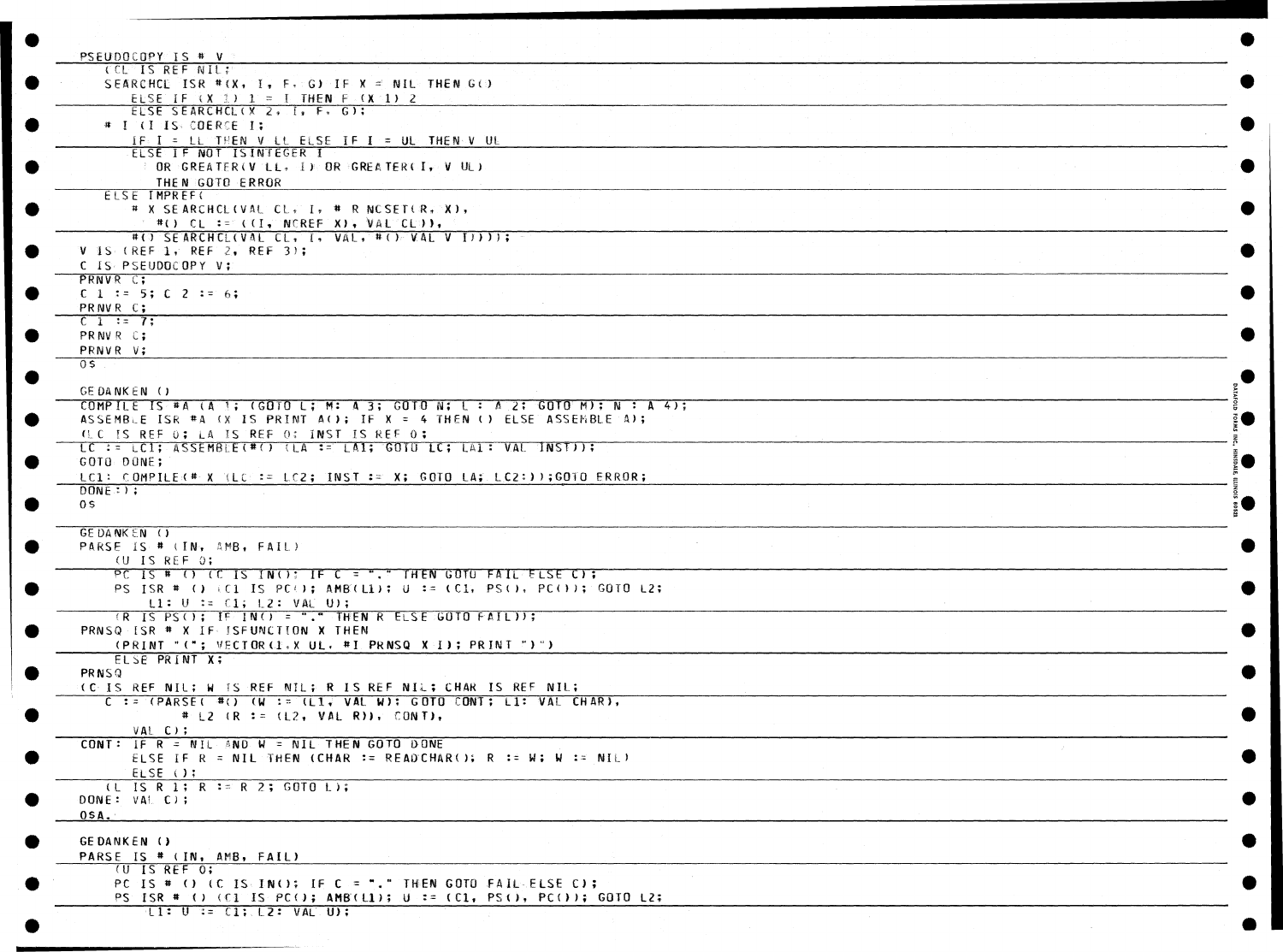| (RUISTPS(); [HFRINC) = ",", " (THENR RUELSE GOTO FAIL));                                         |  |
|--------------------------------------------------------------------------------------------------|--|
| PRNSQ ISR # X IF ISFUNCTION X THEN                                                               |  |
|                                                                                                  |  |
| ELSE PRINT X:                                                                                    |  |
|                                                                                                  |  |
| PRNSQ                                                                                            |  |
| <b>CC-IS REFINIL; W IS REF NIL; R IS REF NIL; CHAR IS REFINIL;</b>                               |  |
| C := $P(RRSE(\theta) (W \cdot s) (L1) (R \cdot s)$ (C T $\theta$ ); C OTO CONT; L I : VAL CHAR), |  |
| # L2 $(R := (L2, WAL \cdot R))$ , CONT),                                                         |  |
| $VAL$ $C$ );                                                                                     |  |
| CONT: IF $R = NIL$ AND $W = NIL$ THEN GOTO DONE                                                  |  |
| ELSE IF R = NIL THEN (CHAR := READCHAR(); R := N; W := NIL)                                      |  |
| ELSE ();                                                                                         |  |
| $(L \text{ is R 1}; R := R 2; GOT0; L);$                                                         |  |
| DONE: VAL C);                                                                                    |  |
| OSABCDE.                                                                                         |  |
|                                                                                                  |  |
|                                                                                                  |  |
| <b>GEDANKEN ()</b>                                                                               |  |
| PARSE IS # (IN, AMB, FAIL)                                                                       |  |
| $(U$ IS REF $0$ ;                                                                                |  |
| PC IS # () (C IS IN(); IF C = "." THEN GOTO FAIL ELSE C);                                        |  |
| PS ISR # () (C1 IS PC(); AMB(L1); U := (C1, PS(), PC()); GOTO L2;                                |  |
| $\lfloor 1: 0 \rfloor := C1; L2: VAU$ U);                                                        |  |
| (R IS PS (); IF IN() = "." THEN R ELSE GOTO FAIL));                                              |  |
| PRNSQ ISR # X IF ISFUNCTION X THEN                                                               |  |
| (PRINT "("; VECTOR(F,X UL, #I PRNSQ X-I); PRINT ")")                                             |  |
| ELSE PRINT X;                                                                                    |  |
| PRNSQ                                                                                            |  |
|                                                                                                  |  |
| (C.IS.REF NIL; W IS REF NIL; R IS REF NIL; CHAR IS REF NIL;                                      |  |
| $C := (PARSE \oplus W)$ (W := (L1, VAL W); GOTO CONT; L1: VAL CHAR),                             |  |
| # L2 $(R = (L2, VAL)$ R) = CONT),                                                                |  |
| VAL C);                                                                                          |  |
| CONT: IF $R = NIL$ AND $W = NIL$ THEN GOTO DONE                                                  |  |
| ELSE IF R = NIL THEN (CHAR := READCHAR(); R := W; W := NIL)                                      |  |
| ELSE ();                                                                                         |  |
| (L IS R 1; R := R 2; GOTO L);                                                                    |  |
| DONE: VAL C);                                                                                    |  |
| $0$ SABCD.                                                                                       |  |
|                                                                                                  |  |
| GEDANKEN ()                                                                                      |  |
| PRAW UNITSEQ 17;                                                                                 |  |
|                                                                                                  |  |
| PRINT (UNITSEQ 17) REF 1;                                                                        |  |
| PRNV VECTOR(3,0, INC);                                                                           |  |
| PRNV&VECTOR(3,2,INC);                                                                            |  |
| PRNV VECTOR(3,3, INC);                                                                           |  |
| PRNV VECTOR(REF 3, REF 5, NCREF REF INC);                                                        |  |
| PRINT(VECTOR(3,0, INC))REF LL;                                                                   |  |
| PRINT(VECTOR(3,5,INC))REF 4;                                                                     |  |
| PRNV PVECTOR(0,9, INTTODIGIT);                                                                   |  |
| PRNV PVECTOR (0,9, #I DIGITTOINT INTIODIGIE I);                                                  |  |
| 0\$                                                                                              |  |
|                                                                                                  |  |
| GEDANKEN ()                                                                                      |  |
| CONS IS # $(X, Y)$ #Z IF Z = 1 THEN X ELSE Y:                                                    |  |
|                                                                                                  |  |
| CAR IS $*X X 1;$                                                                                 |  |
| CDR IS $\#$ X X 2;                                                                               |  |
| $X$ IS CONS(CONS(1,2), CONS(3,4));                                                               |  |
| PRINE CCAR CAR X, CDR CAR X, CAR CDR X, COR CDR X);                                              |  |
| 0 S                                                                                              |  |
|                                                                                                  |  |
| GEDANKEN ()                                                                                      |  |
| LISTLENGTH ISR #L IF L = NIL: THEN O ELSE INC LISTLENGTH L 2;                                    |  |
| LISTELEM ISR $#(1, \pm)$ if $L = MIL$ Then GOTO ERROR                                            |  |
|                                                                                                  |  |
|                                                                                                  |  |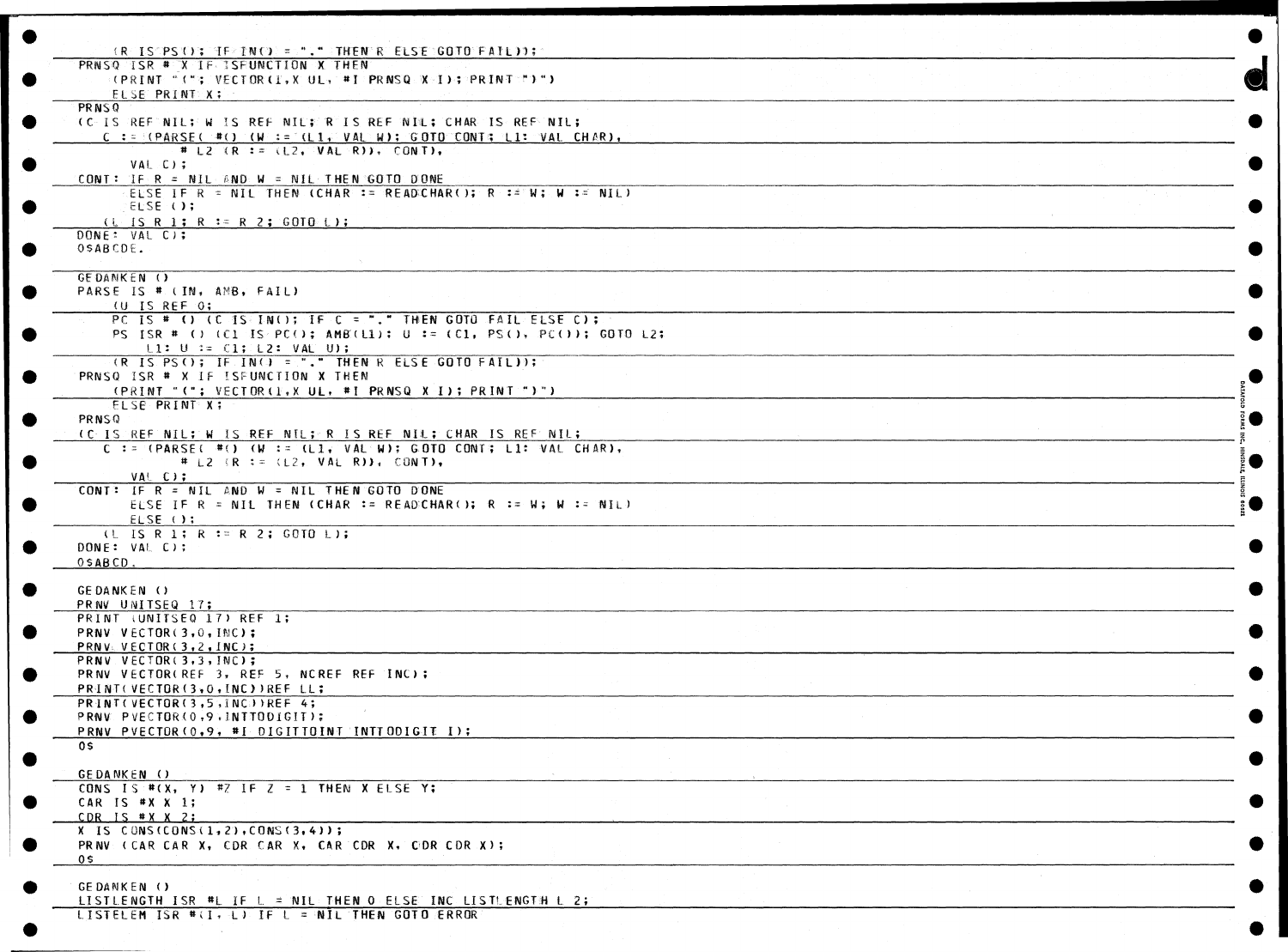| ELSE IF I = 1 THEN L 1 ELSE LISTELEM (DEC I, L 2);                                                                                                                                                                             |                        |  |
|--------------------------------------------------------------------------------------------------------------------------------------------------------------------------------------------------------------------------------|------------------------|--|
| APPEND ISR #(X, Y) IF X = NIL THEN Y ELSE (X 1, APPEND (X 2, Y));                                                                                                                                                              |                        |  |
| $VECDOR$ ISR # $(L, U, F)$                                                                                                                                                                                                     |                        |  |
| IF GREATER(L) U) THEN                                                                                                                                                                                                          |                        |  |
| # I IF I = LL THEN L ELSE IF I = UL THEN DEC L ELSE GOTO ERROR                                                                                                                                                                 |                        |  |
| ELSE (V IS VECTORIL, DEC U, F); T IS F U;                                                                                                                                                                                      |                        |  |
| $#$ I IF I = UL THEN U ELSE IF I = U THEN T ELSE V I);                                                                                                                                                                         |                        |  |
|                                                                                                                                                                                                                                |                        |  |
| MAKESEQFROMLIST IS # L                                                                                                                                                                                                         |                        |  |
| # I IF I # LL THEN I EUSE IF I # UL THEN LISTUENGTH L                                                                                                                                                                          |                        |  |
| ELSE LISTELEM(I, L);<br>MAKELISTEROMSEQ ISR # S MLFS1(1, S);                                                                                                                                                                   |                        |  |
| MUFS1 ISR #(I, S) IF GREATER(I, SUUL) THEN NIL                                                                                                                                                                                 |                        |  |
| ELSE # K (CASE K OF S I, CMLFSI(INC I, S));                                                                                                                                                                                    |                        |  |
| $(1 - 1)$ $(7, 1)$ $(8, 1)$ $(9, 1)$ $(1)$ $(2)$ $(4)$ $(5)$ $(8)$ $(9)$ $(1)$ $(2)$ $(3)$ $(4)$ $(5)$ $(8)$ $(9)$ $(1)$ $(2)$ $(3)$ $(4)$ $(5)$ $(8)$ $(9)$ $(1)$ $(2)$ $(3)$ $(4)$ $(5)$ $(8)$ $(9)$ $(1)$ $(2)$ $(3)$ $(4)$ |                        |  |
| PRINT LISTUENGTH BIL4                                                                                                                                                                                                          |                        |  |
| PRINT LISTLENGTH X;                                                                                                                                                                                                            |                        |  |
| PRNV PVECTOR(1,3,#ILISTELEM(I,X));                                                                                                                                                                                             |                        |  |
| PRNV PVECTOR(1,6;#I LISTELEM(I,A));                                                                                                                                                                                            |                        |  |
| PRNV MAKESEQFROMLIST NIL;                                                                                                                                                                                                      |                        |  |
| PRNV MAKESEQFROMLIST X;                                                                                                                                                                                                        |                        |  |
| PRINT MAKELISTFROMSEQ ();                                                                                                                                                                                                      |                        |  |
| PRNV PVECTOR(1,3, #ILISTELEM(I, MAKELISTEROMSEQ (7,8,9)));                                                                                                                                                                     |                        |  |
| PRINT NIL));                                                                                                                                                                                                                   | and the company of the |  |
| 0\$                                                                                                                                                                                                                            |                        |  |
|                                                                                                                                                                                                                                |                        |  |
| GE DANKEN ()                                                                                                                                                                                                                   |                        |  |
| PROPVAL IS $\#$ (P, L)                                                                                                                                                                                                         |                        |  |
| (P IS COERCE P;                                                                                                                                                                                                                |                        |  |
| SEARCHL ISR # X                                                                                                                                                                                                                |                        |  |
| $IP$ $X = NIL$ THEN                                                                                                                                                                                                            |                        |  |
| (NEWV IS REF 0; L := ((P, NEWV), VAL L); NEWV)<br>ELSE IF $(X, 1)$ 1 = P THEN $(X, 1)$ 2 ELSE SEARCHL X 2;                                                                                                                     |                        |  |
| SEARCHL VAL LIT                                                                                                                                                                                                                |                        |  |
| MAKEPROPLIST IS #() (L IS REF NIL; # P PROPVAL(P, L));                                                                                                                                                                         |                        |  |
| A IS MAKEPROPLIST(); B IS MAKEPROPLIST();                                                                                                                                                                                      |                        |  |
| PROP IS ATOM();                                                                                                                                                                                                                |                        |  |
| PRINT VAL A PROP:                                                                                                                                                                                                              |                        |  |
| PRINT VAL A PROP;                                                                                                                                                                                                              |                        |  |
| A PROP := $100$ ;                                                                                                                                                                                                              |                        |  |
| PRINT VAL A PROP:                                                                                                                                                                                                              |                        |  |
| A "Q" := 101; A 17 := 102; A PROP := 103;                                                                                                                                                                                      |                        |  |
| B "Q" := 201; B, 17 := 202; B PROP := 203;                                                                                                                                                                                     |                        |  |
| PRNVR(A "Q", A 17, A PRUP, A TRUE, B "Q", B 17, B PROP);                                                                                                                                                                       |                        |  |
| 0 S .                                                                                                                                                                                                                          |                        |  |
|                                                                                                                                                                                                                                |                        |  |
| <b>GEDANKEN ()</b>                                                                                                                                                                                                             |                        |  |
| R4 IS REF 4; M3 IS REF NEG 3;                                                                                                                                                                                                  |                        |  |
| NOT IS #X IF X THEN FALSE ELSE TRUE;                                                                                                                                                                                           |                        |  |
| NEG ISR #X (X IS COERCE X; IF NOT ISINTEGER X THEN GOTO ERROR                                                                                                                                                                  |                        |  |
| ELSE IF X = 0 THEN O ELSE IF GREATER(X, 0) THEN DEC NEG DEC X                                                                                                                                                                  |                        |  |
| ELSE INC NEG INC X);<br>ADD ISR #(X, Y) (X IS COERCE X; Y IS COERCE Y;                                                                                                                                                         |                        |  |
| IF NOT ISINTEGER X OR NOT ISINTEGER Y THEN GOTO ERROR                                                                                                                                                                          |                        |  |
| ELSE IF X = 0 THEN Y ELSE IF GREATER(X, 0) THEN INC ADD(DEC X, Y)                                                                                                                                                              |                        |  |
| ELSE DEC ADD(INC X, Y));                                                                                                                                                                                                       |                        |  |
| SUBTRACT ISR #(X, Y) (X IS COERCE X; Y IS COERCE Y; ADD(X, NEG Y));                                                                                                                                                            |                        |  |
|                                                                                                                                                                                                                                |                        |  |
| MULTIPLY ISR #(X, Y) (X IS COERCE X; Y IS COERCE Y;<br>IF NOT ISINTEGER X OR NOT ISINTEGER Y THEN GOTO ERROR                                                                                                                   |                        |  |
| ELSE IF $X = 0$ THEN O                                                                                                                                                                                                         |                        |  |
| ELSE IF GREATER(X, 00) THEN ADD(MULTIPLY(DEC X, Y), Y)                                                                                                                                                                         |                        |  |
| ELSE SUBTRACT(MULTIPLY(INC X, Y), Y));                                                                                                                                                                                         |                        |  |
|                                                                                                                                                                                                                                |                        |  |